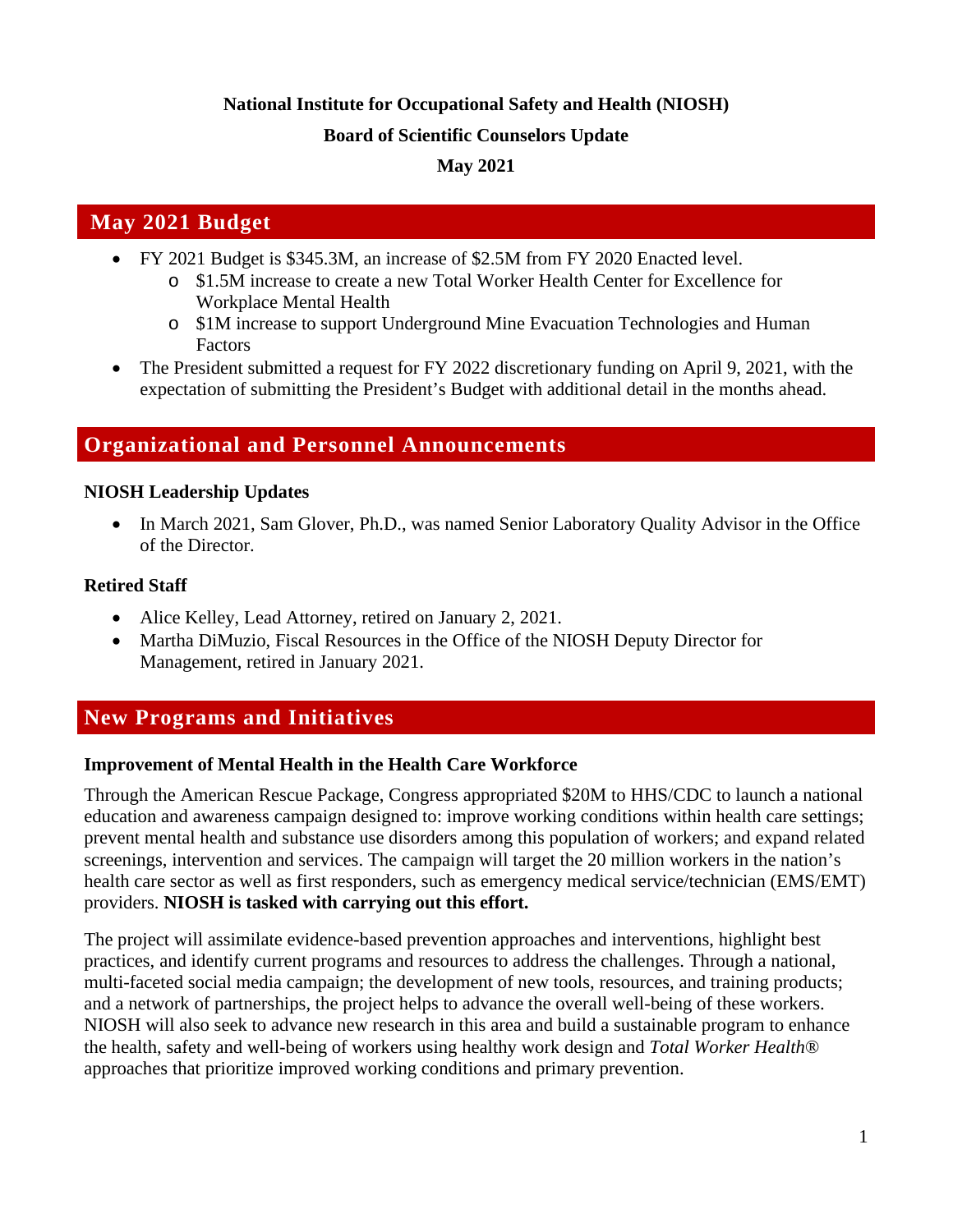The work in this sector often involves intense physical and emotional labor in a complex social environment with unique pressures arising from the relationships among the patient, family, the employing/care-providing institution, and the health care workers themselves. Some of these workers experience unstable and unpredictable work lives, report financial strain, experience high levels of stress and burnout, and routinely face hazardous conditions at work. Many lower-paid workers have difficulty accessing health care services, including workers' compensation, and may face an overall lack of dignity on the job, while still facing threats from a variety of occupational safety and health risks, all leading to poorer health outcomes than other workers. The pandemic has introduced additional elements of long work hours and fatigue, strain, loss, and grief. Early in the pandemic health care workers endured shortages in critical personal protective equipment, leading to increased stress, anxiety, and the risk of personal harm. Some health care workers report symptoms consistent with post-traumatic stress disorder related to the pandemic, as well as residual symptoms due to personal infection with COVID-19.

Many health care workers often place the well-being of their patients ahead of their own health and safety. This dedication to their work may delay or prevent them from seeking help or accessing resources. The strong and historical stigma related to seeking care for mental health concerns or substance misuse issues, even among health care providers themselves, also remains a significant barrier to intervention. NIOSH will consider these characteristics and nuances carefully within the context of the campaign. The campaign will also address the racial diversity, gender, and other unique characteristics of the healthcare workforce.

#### **NIOSH Resource for Sharing Occupational Safety & Health Events**

An [updated and enhanced webpage](https://www.cdc.gov/niosh/conferences/default.html?Sort=Start%20Date%3A%3Aasc) for NIOSH and partners to share external Occupational Safety and Health (OSH)-related conferences, meetings, events, and webinars is now available. In addition to expanding the types of events that can be shared, the new page has a search function so the list can be filtered by location or meeting type. This page can be accessed through the link above or from the [NIOSH homepage.](https://www.cdc.gov/niosh/index.htm)

# **COVID-19 Response**

Since the start of the pandemic, NIOSH has maintained a significant presence in the federal COVID-19 response. In January 2020, NIOSH stood up the Worker Safety and Health Team (WSHT) as part of the CDC Health Systems and Worker Safety Taskforce. NIOSH formed the Essential Workers Team (EWT) in January 2021 as part of the CDC Vaccine Taskforce. The WSHT provides occupational safety and health guidance, PPE support (including respirator approvals and research), workplace technical assist, and guiding research. The EWT is dedicated to vaccine implementation for essential workers through linkages with NIOSH stakeholders. In January 2021, NIOSH moved some activities to home programs where there was natural alignment of work activity. However, strong coordination with the teams ensures NIOSH has a voice within the response and addresses issues that can impact worker safety and health.

Over 480 NIOSH staff have contributed more than 312,000 hours to the COVID-19 response via field and virtual deployments through March 2021. Over 110 staff members have supported a total of 218 field deployments; half have directly supported the NIOSH mission and the remainder supported the overall federal response. In addition to field deployments, over 450 staff have completed 996 virtual deployments; over 80% supported the NIOSH mission. In March, staff responded to requests to support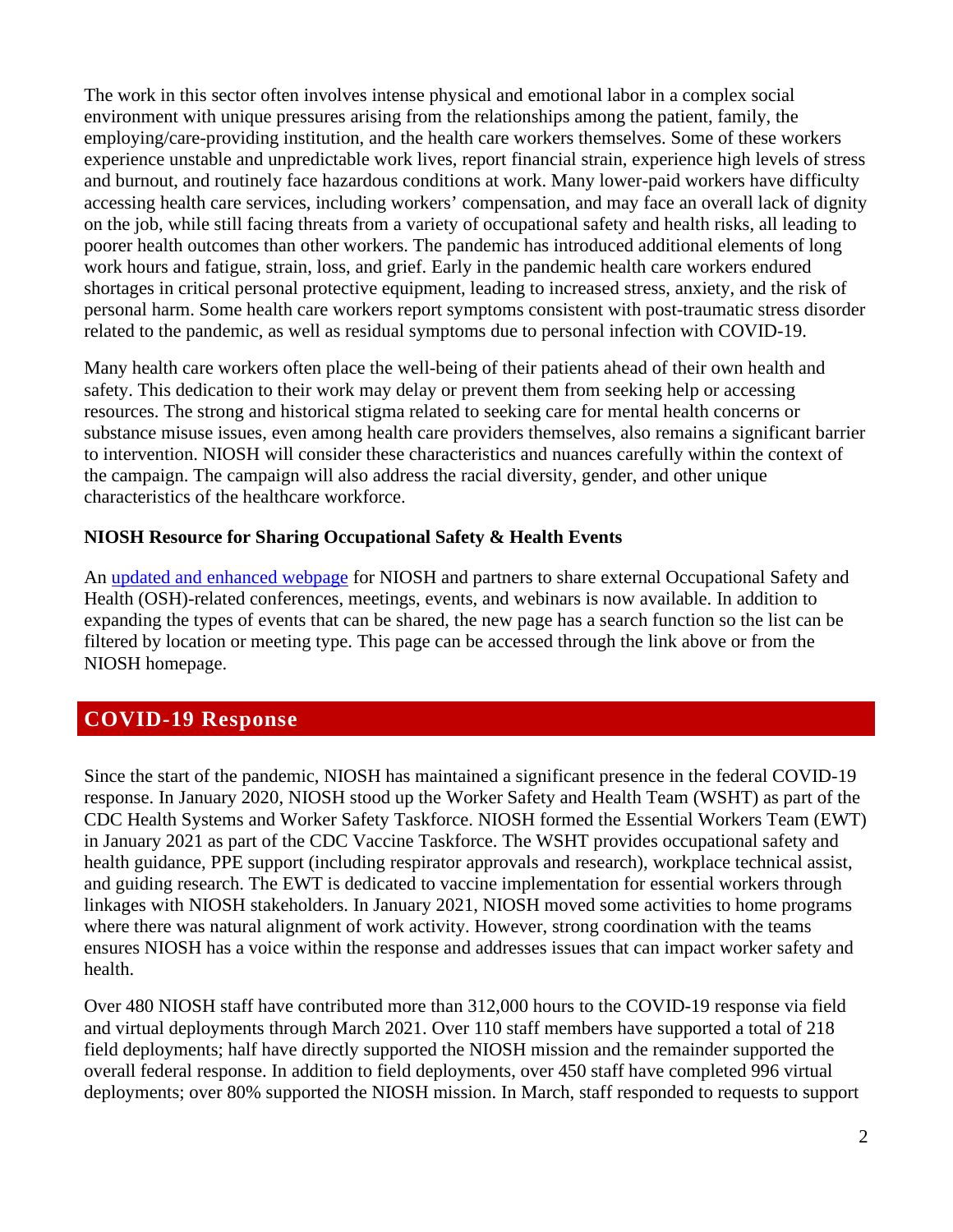the Unaccompanied Children at the Southwest Border Mission, completing one field and six virtual deployments. The resilience and dedication of staff in sustaining these intense operations is noteworthy.

NIOSH has received an additional \$32.75M in FY21 COVID-19 funds to support intramural and extramural research on a wide range of topics including vaccine attitudes, knowledge, and hesitancy; workplace safety and the psychosocial health impacts of COVID-19; and prevention measures (source control methods, respirators, and PPE.) Funds also support vaccine-related outreach and education for workers in a variety of occupations. NIOSH has received a total of over \$50M in COVID-19 funds to support these critical areas.

Response accomplishments include:

### *Guidance Documents*

- Developed over 30 guidance documents (25 have been updated at least once); 40 factsheets; 20 science blog entries; 5 videos; 40 manuscripts; 10 tool kits; 1 web application; 80 social media messages; and 15 frequently asked questions (FAQ) pages.
- With the availability of vaccine, new key products have focused on vaccine implementation including:
	- o [Workplace Vaccination Program](https://www.cdc.gov/coronavirus/2019-ncov/vaccines/recommendations/essentialworker/workplace-vaccination-program.html)  This information helps employers prepare for vaccination either at the workplace or when vaccine becomes available in the community.
	- o [Essential Workers COVID-19 Vaccine Toolkit](https://www.cdc.gov/coronavirus/2019-ncov/vaccines/toolkits/essential-workers.html)  This toolkit helps employers across various industries educate their workforces about COVID-19 vaccines, raise awareness about the importance and benefits of vaccination, and address common questions and concerns. The toolkit includes FAQs and digital and print communication resources, such as posters and fact sheets.
	- o [Interim list of categories of essential workers mapped to standardized industry codes and](https://www.cdc.gov/vaccines/covid-19/categories-essential-workers.html)  [titles](https://www.cdc.gov/vaccines/covid-19/categories-essential-workers.html) — This list maps the U.S. Department of Homeland Security's Cybersecurity and Infrastructure Security Agency's guidance to standardized industry codes and titles for ease of use.
	- o [Quick Start Guide to Vaccinating Essential Workers](https://www.cdc.gov/vaccines/covid-19/health-departments/essential-workers/index.html)  A 10-step guide intended to help health departments identify and quantify sub-populations of essential workers and create a specific plan to arrange to vaccinate them.
- NIOSH is updating key cobranded guidance with OSHA and FDA to reflect the current state of the pandemic and new science, including:
	- o [COVID-19 Guidance: Businesses and Employers](https://www.cdc.gov/coronavirus/2019-ncov/community/guidance-business-response.html)
	- o [COVID-19 Critical Infrastructure Sector Response Planning](https://www.cdc.gov/coronavirus/2019-ncov/community/critical-infrastructure-sectors.html)
	- o [Meat and Poultry Processing Workers and Employers](https://www.cdc.gov/coronavirus/2019-ncov/community/organizations/meat-poultry-processing-workers-employers.html)
	- o [Manufacturing Workers and Employers](https://www.cdc.gov/coronavirus/2019-ncov/community/guidance-manufacturing-workers-employers.html)
	- o [Agriculture Workers and Employers](https://www.cdc.gov/coronavirus/2019-ncov/community/guidance-agricultural-workers.html)
	- o [Protecting Seafood Processing Workers from COVID-19](https://www.cdc.gov/coronavirus/2019-ncov/community/guidance-seafood-processing.html)
	- o [Strategies for Protecting K-12 School Staff from COVID-19](https://www.cdc.gov/coronavirus/2019-ncov/community/schools-childcare/k-12-staff.html)

# **Outreach**

• NIOSH subject matter experts presented at over 490 virtual events between January 29, 2020 and March 31, 2021. This includes over 200 webinars, 110 calls, 5 podcasts, and 2 in-person meetings.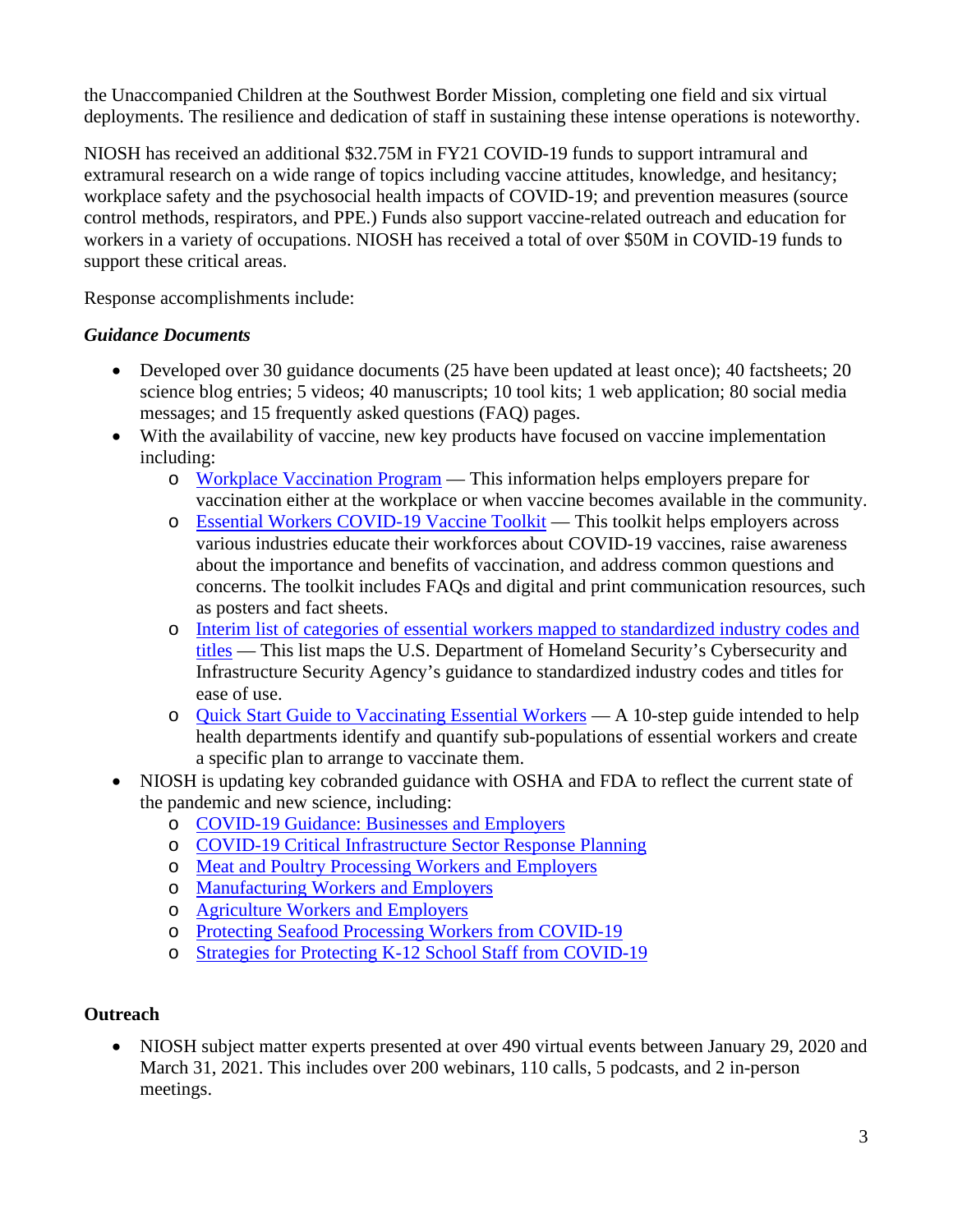- Examples of presentations includes:
	- o Occupational Health and COVID-19 in the Hispanic population (event delivered in Spanish) Webinar presented with the Mexican Consulate in Utah
	- o Guidance for Masks and Personal Protective Equipment (Wear it, Don't Share it) Webinar presented during the CDC Partners Call
	- o COVID-19 Partner Update Call Healthy Workplaces Tips and Tools for Operating your Business presented during the CDC Partners Call
	- o Ventilation and Air Handling in K-12 Schools Webinar presented with the Texas Department State Health Services
	- o COVID-19 Testing for US Merchant Mariners Webinar presented with Committee for the Marine Transportation System
	- o COVID-19 Vaccine, distribution, new vaccines on the horizon presented with Oil and Natural Gas Sub Sector Coordinating Council
	- o An Update on COVID-19 Vaccines and the Workplace Webinar presented with the Society for Human Resource Management
- NIOSH responded to over 15,000 inquiries received through the CDC-Info and PPE Concerns mailboxes. Questions received by the PPE Concerns mailbox increased from 500 per year to over 6,000 due to COVID-19 questions.

### **Respiratory Protection**

- Shortened the timeline for approval of new N95 filtering facepiece respirators (FFRs) from 60– 90 days to a sustainable 30–45 days as part of the national effort to increase supplies during the COVID-19 response. Over 100 new FFRs were approved since January 2020.
- Added a virtual site qualification assessment procedure for new domestic manufacturers. Prioritizing air-purifying particulate respirators, including surgical N95 filtering facepiece respirators, has resulted in over 800 decisions in calendar year 2020, which far exceeds the annual Government Performance and Results Act (GPRA) measure target of 400. This includes three elastomeric half mask respirators that address source control concerns: two with no exhalation valves and one with a filtered exhalation valve.
- Increased the number of post-market audit activities in calendar year 2020 to over 780 decisions. These numbers far exceed the annual GPRA measure target of 250.
- Responded to over 1,000 potential international applicants requesting information to achieve NIOSH approval. Typically, 5–10 international requests are made annually. Over 900 of these requests were rejected, most due to fraud and false statements, diverting significant resources from other manufacturers, many of which were small U.S. businesses.
- Completed and posted more than 500 assessments of international or potentially counterfeit respirators. Formal dissemination of results for the international respirators also occurred through Phase 1 and Phase 2 [PPE CASE reports,](https://www.cdc.gov/niosh/npptl/ppecase.html) a manuscript to Health Security, and a pending presentation to the American Industrial Hygiene Conference and Expo.
- Assessed the effects of decontamination methods on the performance of N95 FFRs submitted by universities, commercial companies, and research institutions. To date, [44 reports](https://www.cdc.gov/niosh/npptl/respirators/testing/DeconResults.html) are posted on the web presenting the results from 29 models of N95 FFRs and 19 decontamination methods, many of which are novel. Results will be disseminated in a PPE CASE report.
- Continued research on the implementation and use of elastomeric half mask respirators (EHMRs) in healthcare settings. This work has produced (1) three webinars on the effectiveness of rapid fit testing healthcare staff to EHMRs, (2) a NIOSH blog on [Advancements in](https://blogs.cdc.gov/niosh-science-blog/2021/03/01/elastomeric_source-control/)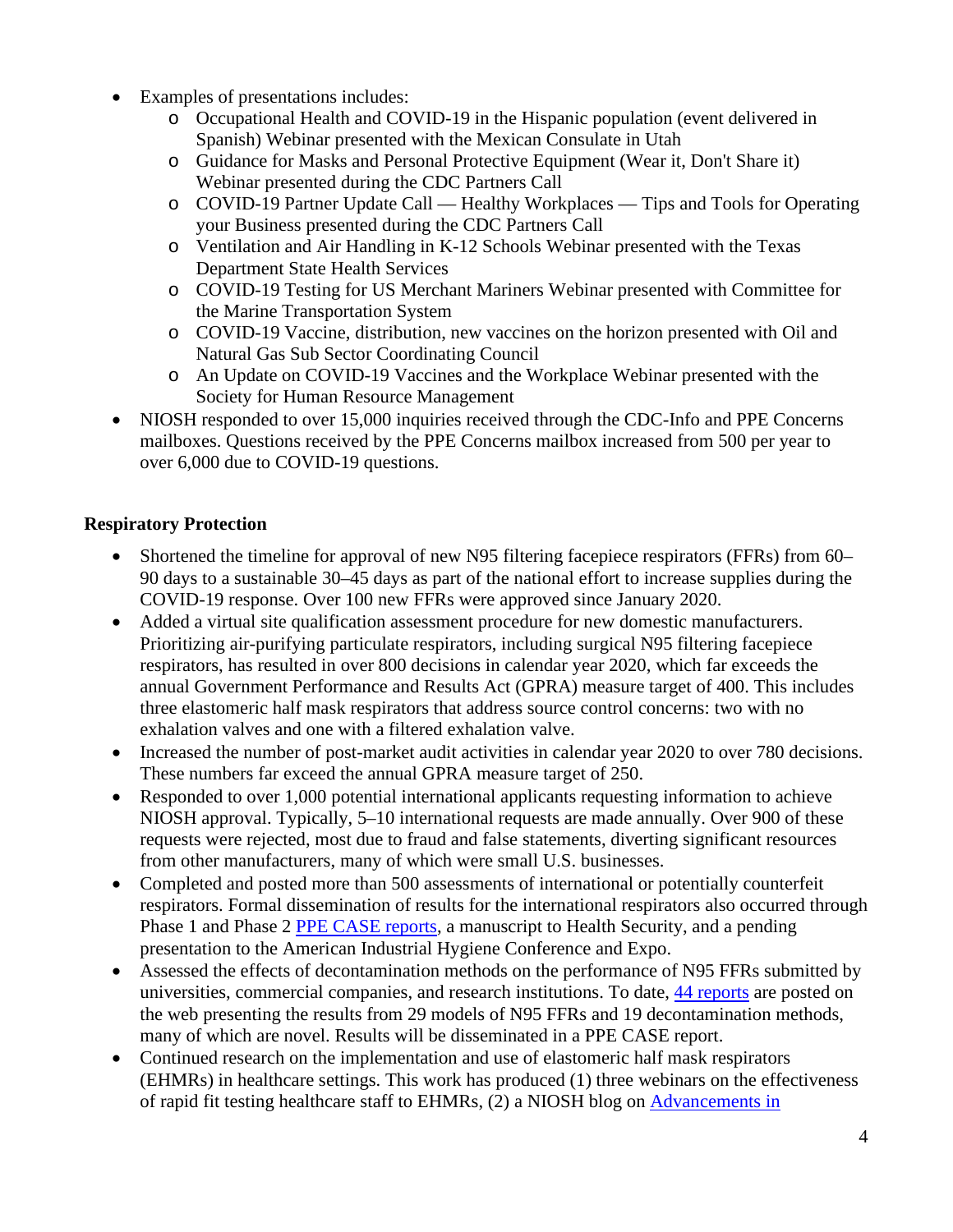[Elastomeric Respirator Technology for Use as Source Control,](https://blogs.cdc.gov/niosh-science-blog/2021/03/01/elastomeric_source-control/) and (3) a partnership between NIOSH and the Strategic National Stockpile (SNS) where the SNS will provide EHMRs to healthcare and first responder organizations and NIOSH will collect survey data on their experience. 78 potential organizations with approximately 147,000 individual participations have been identified so far; 14 organizations have signed an MOU.

- Source Control
	- o During the COVID-19 pandemic source control using cloth masks has been recommended to help reduce the spread of infection by droplets and aerosols. CDC and NIOSH assembled a research team to develop methods and evaluate how well masks control aerosols and protect wearers as well as the effects of social distancing and room ventilation to reduce aerosol transmission of SARS-CoV-2. The group has published 3 manuscripts and has 3 more in preparation.
	- o Chaired an ASTM International's Committee F23 on Personal Protective Clothing and Equipment workgroup which recently [published a new Standard Specification for Barrier](https://www.astm.org/Standards/F3502.htm)  [Face Coverings.](https://www.astm.org/Standards/F3502.htm)

#### **Technical Assistance**

- Provided field and virtual occupational technical assistance to state, tribal, local, and territorial public health agencies at 259 sites between April 2020 and March 2021. Assessments have been performed for schools, manufacturing facilities (including vaccine manufacturing), agriculture, and government facilities directly impacting more than 100,000 workers.
- Hosting weekly seminars for health department vaccination programs, on topics such as migrant, seasonal, and mobile workers; small businesses; temporary workers; rural and remote workers; and building vaccine confidence among workers. Also, providing consultations to health departments upon request.
- Awarded 47 interagency personnel agreements (IPA) from 27 universities and NIOSH-funded research centers to increase capacity to provide technical assistance to assist with responding to the pandemic. Since August 2020, the IPA program has provided occupational technical assistance in a wide variety of workplaces The program has provided expert occupational technical assistance to guidance documents and input in key projects, such as designing worker questionnaires on COVID-19 vaccine behaviors and attitudes and outreach to the construction industry to help disseminate guidance and present on vaccine messaging. The program has provided valuable training to stakeholders, including the Illinois Department of Labor Back to Business program, which trained 23 consultants.
- Funded two cooperative agreements with AIHA and the National Safety Council (NSC) to further COVID-19 planning, training programs, and efforts to vulnerable, priority populations in occupational health and safety.

# **Research**

• Developed a [COVID-19 research agenda](https://www.cdc.gov/niosh/docs/2021-113/) to address occupational health research gaps in the context of the ongoing response. This research agenda is a high-level framework for planning and prioritizing COVID-19 research recommended, conducted, or supported by NIOSH. Disaster Science Response Research (DSRR) Program identified nine critical topic areas (CTAs) based on emerging worker safety and health issues related to the response. The Program conducted a rapid review of the literature and continues to evaluate new literature to revise and refine the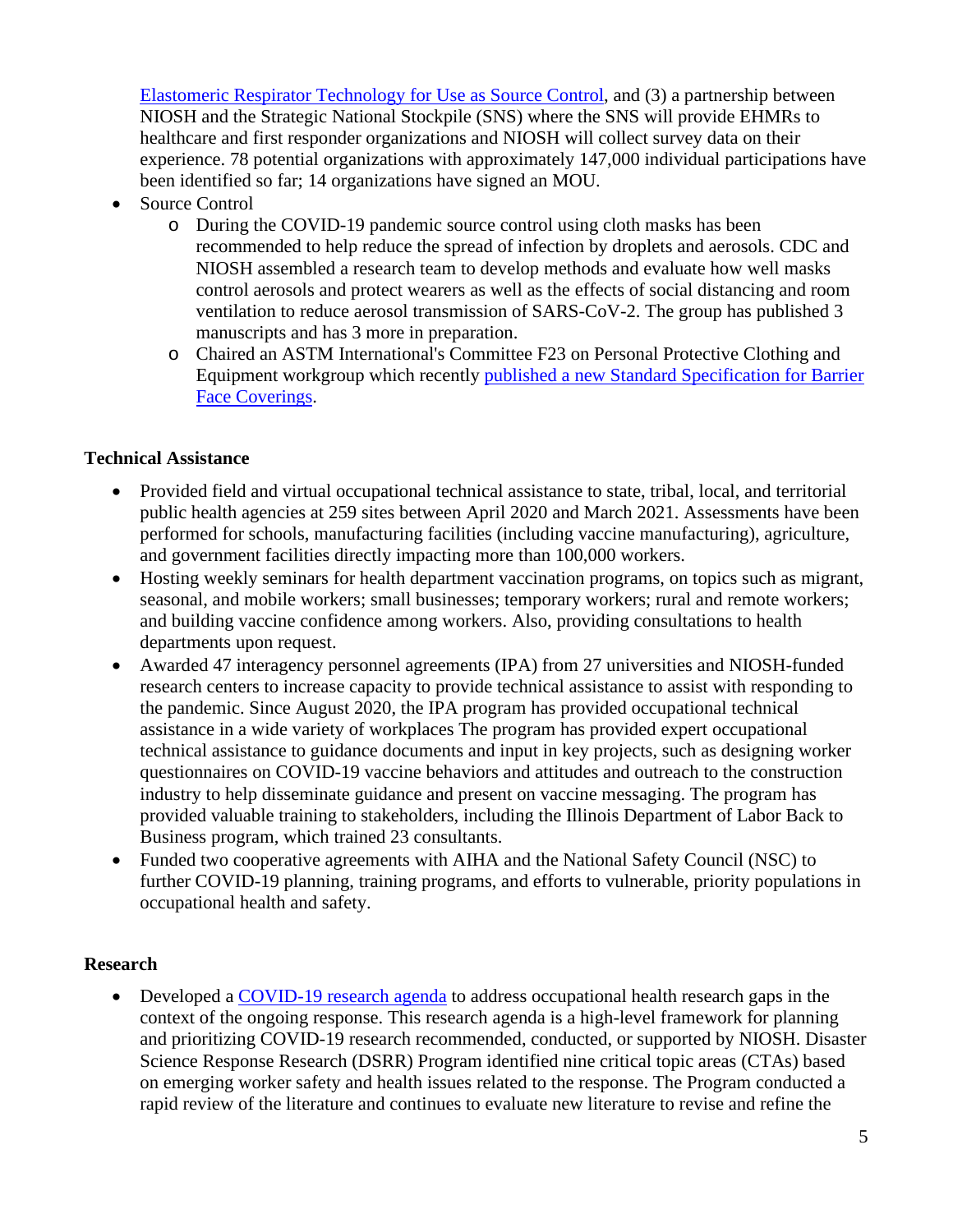NIOSH COVID-19 research agenda. The CTAs include Economics; Engineering Controls; Epidemiology/Surveillance; Mental Health; Occupational Environmental/Exposure Assessment; Occupational Violence; Personal Protective Equipment; Transmission/Occupational Health; Zoonosis.

• Participated in a Broad Agency Announcement (BAA) funding opportunity to award contracts to address COVID-19. Seven projects were funded, including work related to respirators, face coverings, smart-fit sensor technology, and novel materials.

# **Division of Field Studies and Engineering (DFSE)**

#### **Local exhaust ventilation control in 3D printing**

Published a three-dimensional (3D) model for a local exhaust ventilation (LEV) control to reduce ultrafine particle emissions during 3D printing to the [NIH 3D print site](https://3dprint.nih.gov/discover) (model #: 3DPX-015467). The model can be downloaded for free and 3D printed (by the very printer on which it is intended to be installed). It is then paired with an off-the-shelf fan, filter, and tubing for a total cost of less than \$60 to reduce ultrafine particle emissions by more than 98% during 3D printing.

### **All-Industry Ergonomic Solutions**

In 2020, the NORA Musculoskeletal Health (MUS) Council started a project to post all-industry information on ergonomic solutions/interventions/guidelines in collaboration with the International Ergonomics Association (IEA). The guidelines document was completed in September 2020 and posted on the [IEA website.](https://iea.cc/member/musculoskeletal-disorders/)

#### **COVID-19 Response Contributions**

Many COVID-19 response activities have been integrated into DFSE's regular operations including:

- Leading computational fluid dynamics modeling to quantify the effects of airline policies restricting the purchase of middle seat tickets as a strategy to reduce the risk of airborne exposure to SARS-CoV-2 on commercial flights.
- Managing supplemental funding to State health departments to increase collection of industry and occupation data on COVID-19 cases.
- Managing the COVID-19 Worker Safety and Health Technical Assistance Unit, which provides virtual and field technical assistance to businesses, health departments, and other organizations.

# **Division of Science Integration (DSI)**

# **Occupational Health Equity Program**

The OHE program is playing a central role in addressing COVID-19 health inequities for essential immigrant workers. Most notably OHE serves as the lead technical monitor for cooperative agreements with two national networks of immigrant serving organizations, Centro de los Derechos de los Migrantes and Alianza Americas, to provide outreach to these workers across the United States. These collaborations leverage our partners' existing outreach networks, relationships with workers, and linguistic and cultural skills to reach these historically underserved workers and their families. OHE has secured \$8.5M in funding for the first two years of these 5-year projects. These projects build on a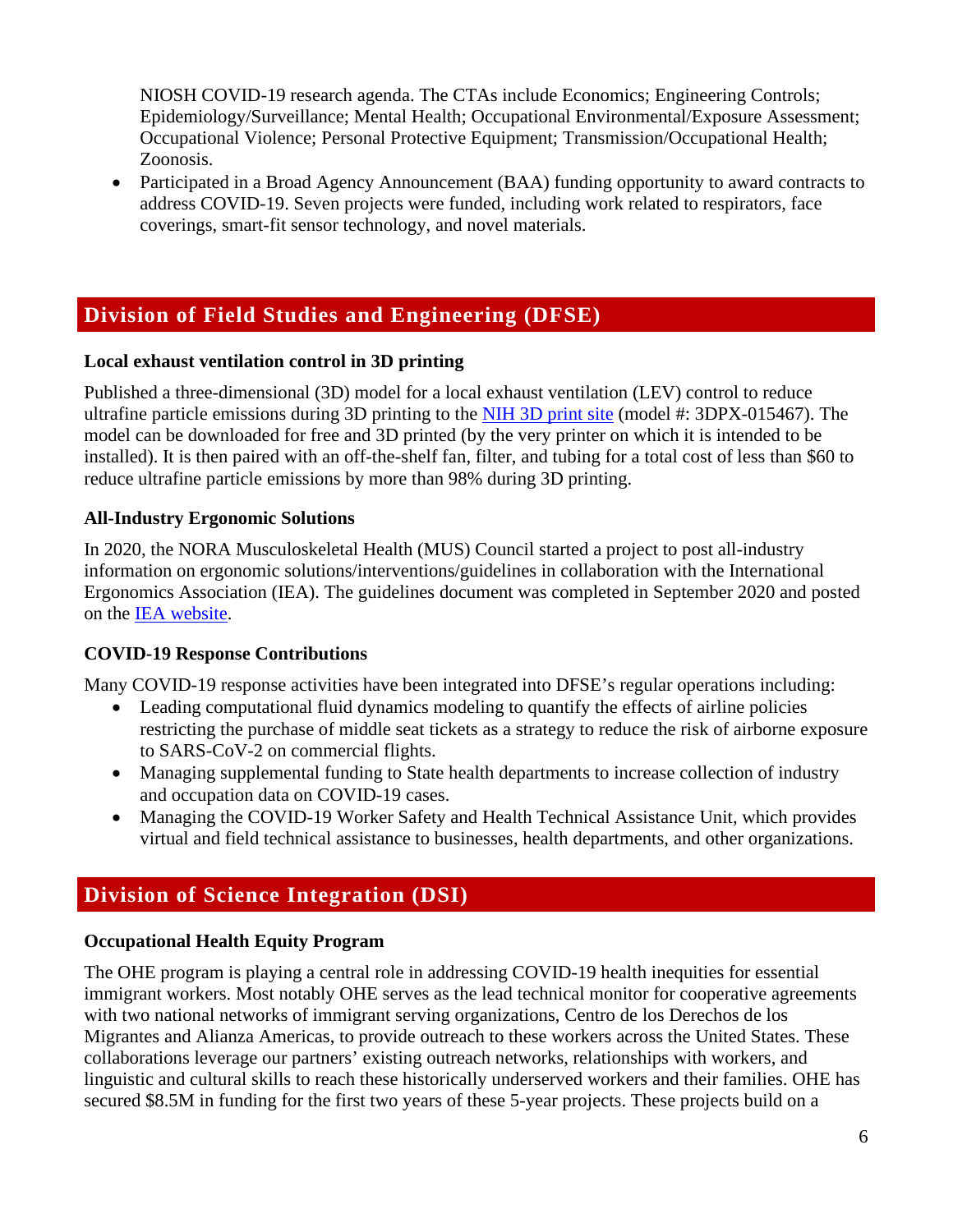partnership model that the OHE program developed in its work with the Mexican Consulate Ventanillas de Salud program which is highlighted in two recent journal articles. The OHE program is also collaborating on three NIOSH-funded investigations that are assessing the impact of COVID-19 on essential workers from diverse ethnic and racial groups in the grocery industry and immigrant workers from various linguistic groups in the seafood and meat packing industries.

### **Safe-Skilled-Ready Workforce (SSRW) Program**

The SSRW Program has developed a new training curriculum, *Safety Skills at Work*, that is designed to equip contingent workers seeking employment and training opportunities through workforce development organizations with the foundational OSH knowledge and skills needed to benefit from and contribute to safe and healthy workplaces. The curriculum includes new modules on stress, health, and well-being and safety and health for temporary agency workers, and the SSRW program is now gearing up to pilot test the curriculum in partnership with the Pacific Mountain Workforce Development Council. The findings from this pilot test will help establish an evidence base for a new, foundational OSH training program customized to meet the unique needs of workforce development organizations and the contingent workers they serve. If found to be effective, the training will be modified based on the lessons learned through the pilot test and disseminated for use by workforce development organizations across the country.

# **Division of Safety Research (DSR)**

# **COVID-related Work on Workplace Violence**

Existing guidance to limit violence towards workers was repackaged to reflect situations that may occur when businesses put in place and attempt to enforce policies and practices to help minimize the spread of COVID-19 (such as requiring masks). This included a webpage [\(Limiting Workplace Violence](https://www.cdc.gov/coronavirus/2019-ncov/community/organizations/business-employers/limit-workplace-violence.html)  [Associated with COVID-19 Prevention Policies in Retail and Services Businesses\)](https://www.cdc.gov/coronavirus/2019-ncov/community/organizations/business-employers/limit-workplace-violence.html) with links to useful resources and trainings, actions employers can take, and a printable poster (Basic Dos and Don'ts for Employees to Prevent Workplace Violence) available in English and 8 other languages. The webpage was disseminated via major media outlets, including CNN, The Hill and Bloomberg, and summarized by other federal entities, including the CDC's National Center for Injury Prevention and Control. The webpage was visited more than 45,400 times between August 2020 and January 2021, five times more visits than to the general NIOSH workplace violence webpages.

A surveillance research project using digital disease detection methods (sometimes called web crawling, media scraping) is collecting near real-time data from various web sources on workplace violence and suicide events among workers during the COVID-19 pandemic.

# **Fighting Row House Fires**

A suite of communications products on tactics for fighting row house fires has been developed, including a [factsheet](https://www.cdc.gov/niosh/docs/2020-117/default.html) and a [poster.](https://www.cdc.gov/niosh/docs/2020-118/default.html) The fact sheet and poster, co-branded with key fire service organizations, highlight tactics for fighting fires in this type of building, areas for potential fire extension, and typical features of row houses. Row house fires are particularly challenging for firefighters due to their unique design characteristics such as long, narrow hallways, steep stairways, and walkout basements, frequently run an entire block in length, and are often located on narrow streets. These products were developed based on findings and recommendations made by the [Fire Fighter](http://www.cdc.gov/niosh/fire)  [Fatality Investigation and Prevention Program.](http://www.cdc.gov/niosh/fire)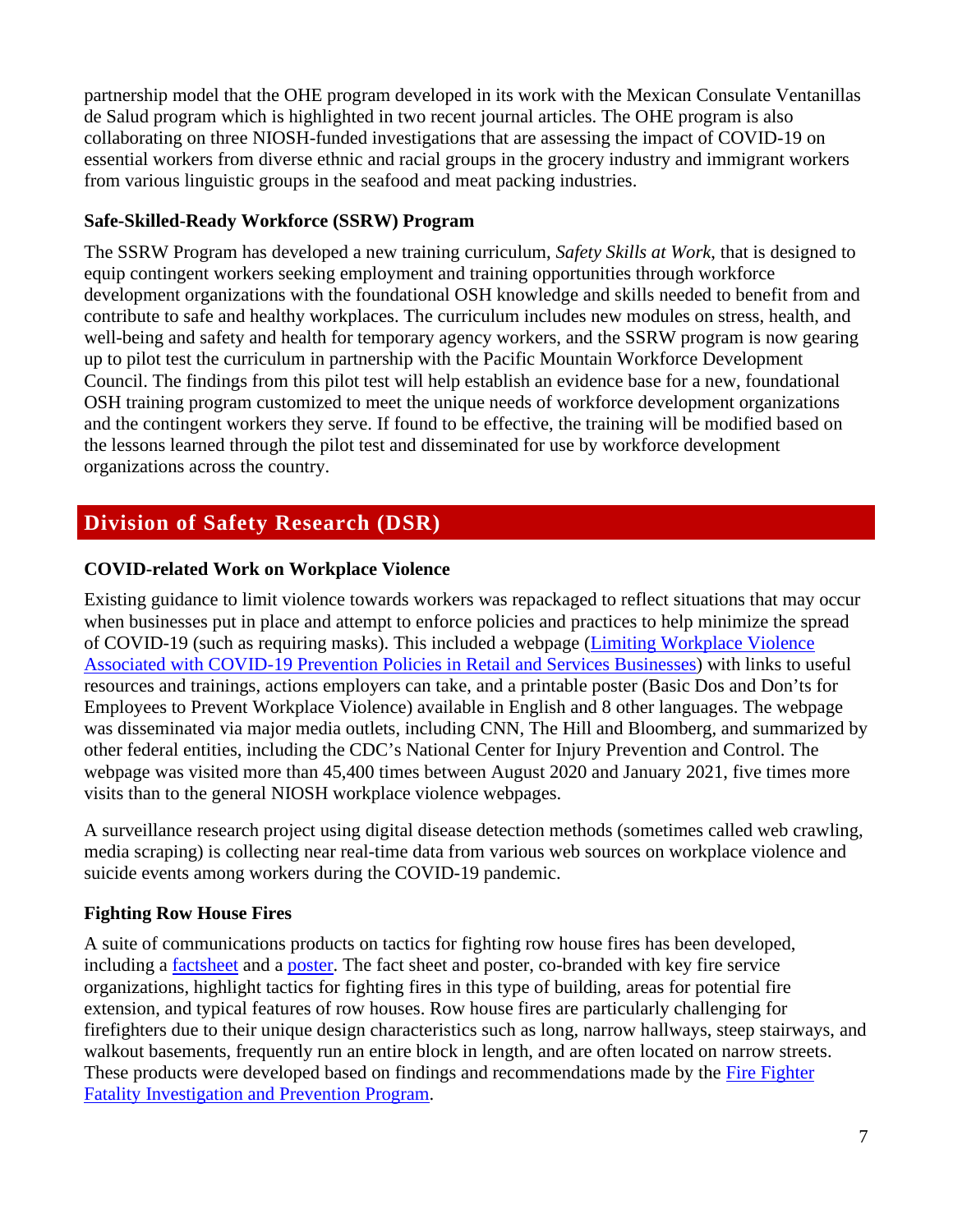# **Truck Drivers and Unrealistically Tight Delivery Schedules**

Authors from DSR and other NIOSH DLOs have published a manuscript entitled ["Truck driver reported](https://www.sciencedirect.com/science/article/pii/S0925753520304008?via%3Dihub)  [unrealistically tight delivery schedules linked to their opinions of maximum speed limits and hours-of](https://www.sciencedirect.com/science/article/pii/S0925753520304008?via%3Dihub)[service rules and their compliance with these safety laws and regulations"](https://www.sciencedirect.com/science/article/pii/S0925753520304008?via%3Dihub) in the journal Safety Science. The source data were collected as part of the National Survey of Long Haul Truck Driver Health and Injury, and examined the associations between driver-reported unrealistically tight delivery schedules and their opinions on safety and unsafe driving behaviors. The study's findings highlight drivers' beliefs that unrealistic delivery schedules contribute to unsafe driving practices, which might be addressed in training. When presented with 11 potential safety strategies, the largest percentage of drivers selected the strategy that building more truck stops/parking areas would improve truck driver safety.

# **Health Effects Laboratory Division (HELD)**

#### **Research**

HELD team members participated in the National Academies of Sciences, Engineering, and Medicine workshop *[Airborne Transmission of SARS-CoV-2.](https://doi.org/10.17226/25958)* The workshop covered the latest scientific evidence about airborne transmission of SARS-CoV-2 and discussed critical research gaps to inform prevention policies. Panel participants included experts from a range of scientific disciplines including aerosol and atmospheric science, virology, infectious disease, and epidemiology.

#### **Collaborations**

External collaborations utilizing NIOSH's bioaerosol sampler to study SARS-CoV-2 transmission were established with investigators at Hong Kong University, Duke-NUS Medical School in Singapore, Emory University Hospital in Atlanta, GA, and the University of Wisconsin-Madison. These recent collaborations add to the extensive list of influenza-related studies performed with the NIOSH sampler (over 600 samplers have been loaned to 76 intramural and extramural investigators on all seven continents including Antarctica). The NIOSH samplers have been used in research published in 73 journal manuscripts, 33 of which included NIOSH co-authors.

# **National Personal Protective Technology Laboratory (NPPTL)**

NPPTL has had a major presence in the COVID-19 response and their work is represented in that section.

# **Respiratory Health Division (RHD)**

#### **Cochrane review on effectiveness of removal from exposure and reduction of exposure for managing occupational asthma**

Published [summary](https://onlinelibrary.wiley.com/doi/10.1002/ajim.23208) of a review on effectiveness of removal from exposure and reduction of exposure for managing occupational asthma indicated that compared with continued exposure, removal from exposure had an increased likelihood of improved symptoms and change in spirometry. Reduction of exposure also had more favorable results for symptom improvement than continued exposure, but no difference for change in spirometry. Comparing exposure removal to reduction revealed an advantage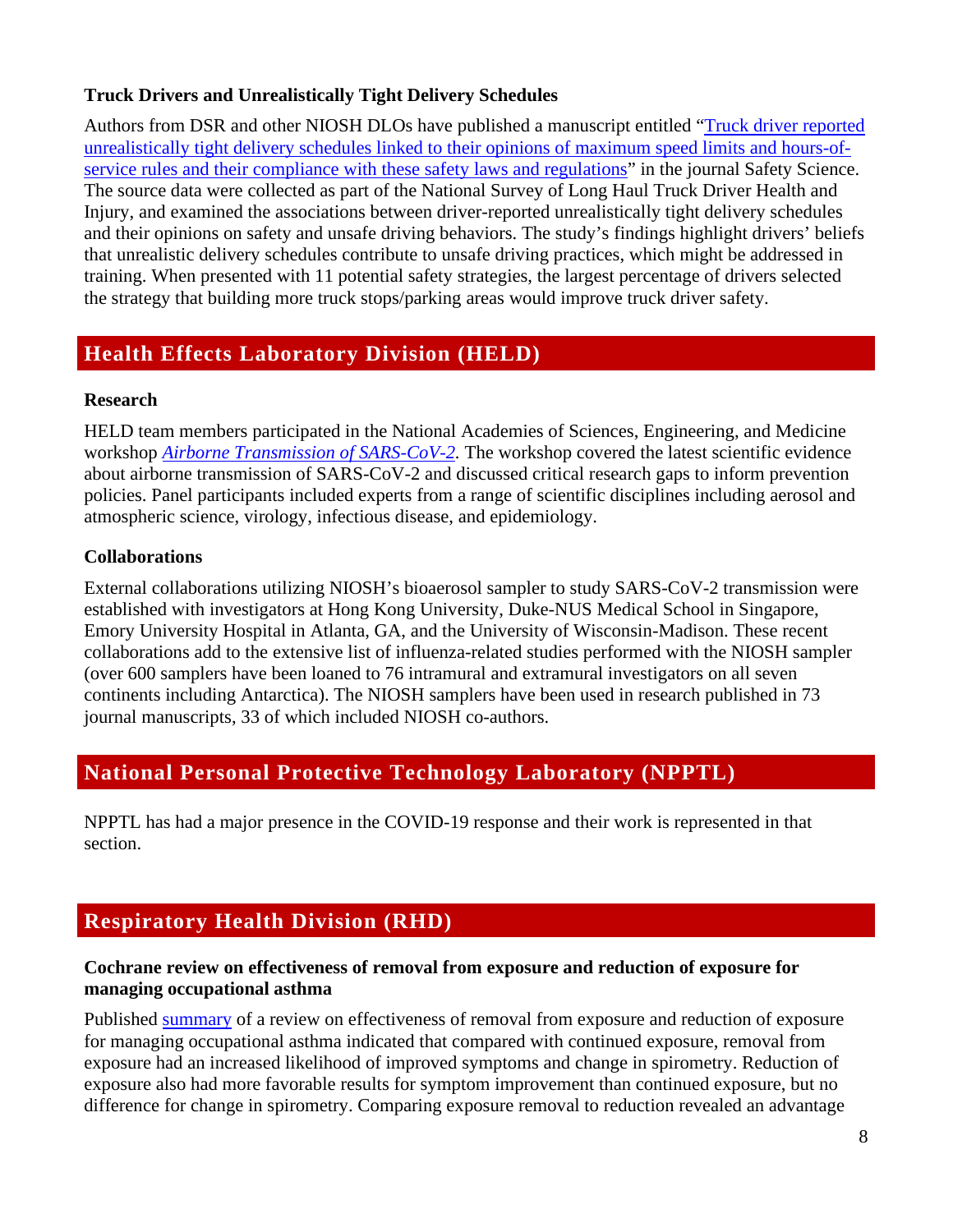for removal with both symptom improvement and change in spirometry for the larger group of patients exposed to low-molecular-weight agents. Also, the risk of unemployment was greater for exposure removal versus reduction. The potential benefits associated with exposure removal versus reduction need to be weighed against the potential for unemployment that is more likely with removal from exposure.

#### **Description of prevalence of e-cigarette use in US workers**

A recent [MMWR](https://www.cdc.gov/mmwr/volumes/70/wr/mm7009a1.htm?s_cid=mm7009a1_w) article described that during 2017–2018, an estimated 5.3 million (3.4%) U.S. workers used e-cigarettes, one half of whom also smoked combustible tobacco products. E-cigarette use was highest among males, non-Hispanic Whites, persons aged 18–24 years, combustible tobacco product users, and workers in the accommodation and food services industry and in food preparation and serving-related occupations. Full implementation of targeted, evidence-based tobacco-control interventions that address the diversity of tobacco products used by U.S. adults, in coordination with regulation of tobacco product manufacturing, marketing, and sales, can reduce tobacco-related disease and death.

#### **Occupations by proximity and indoor/outdoor work: relevance to COVID-19 in all workers and Black/Hispanic workers.**

A recent [publication](https://www.sciencedirect.com/science/article/pii/S0749379721000696?via%3Dihub) describes the occupations in the U.S. that involve close contact with others and whether the work is outdoors or indoors (risk factors for COVID-19), including the distribution of Black and Hispanic workers over these occupations. Information on 772 detailed occupations and 144,525,054 workers was examined. Researchers found that a high proportion of US workers may be at greater risk for exposure to COVID-19 because their occupations involve either high proximity to others indoors or outdoors (25.2 percent, 36.5 million people) or medium proximity work indoors (48.0 percent, 69.6 million workers). A higher proportion of Black workers perform high proximity indoor work compared to all workers (27.5 percent vs 22.1 percent). In contrast, Hispanic workers had higher representation in outdoor work categories: 5.0 percent Hispanic vs 3.1 percent all workers in high proximity outdoor work and 7.0 percent vs 5.3 percent in medium proximity outdoor work. Prevention strategies should consider worksite conditions, and communication messages should be tailored to the languages and preferred media of the workforce.

# *Total Worker Health***® (TWH)**

# **Opioids and Substance Use Disorder**

NIOSH continues to expand resources, publish, and provide presentations and trainings to partners and stakeholders related to work and the risks for substance use disorders and overdose deaths. Recent activities include:

- New resources on *[Workplace Supported Recovery](https://www.cdc.gov/niosh/topics/opioids/wsrp/default.html)* have been released.
- Data updates made to *[Opioids in the Workplace](https://www.cdc.gov/niosh/topics/opioids/default.html)* webpage, keeping the overdose information accurate and timely
- New video released in March, [Addressing Opioids Overdose Deaths in the Workplace](https://www.youtube.com/watch?v=WIsHYCA7Nlk) features our workplace naloxone rescue programs and resources
- Recent presentations made to the American Public Health Association, grantees of the Department of Labor's Employment & Training Administration, the NIOSH Center for Workers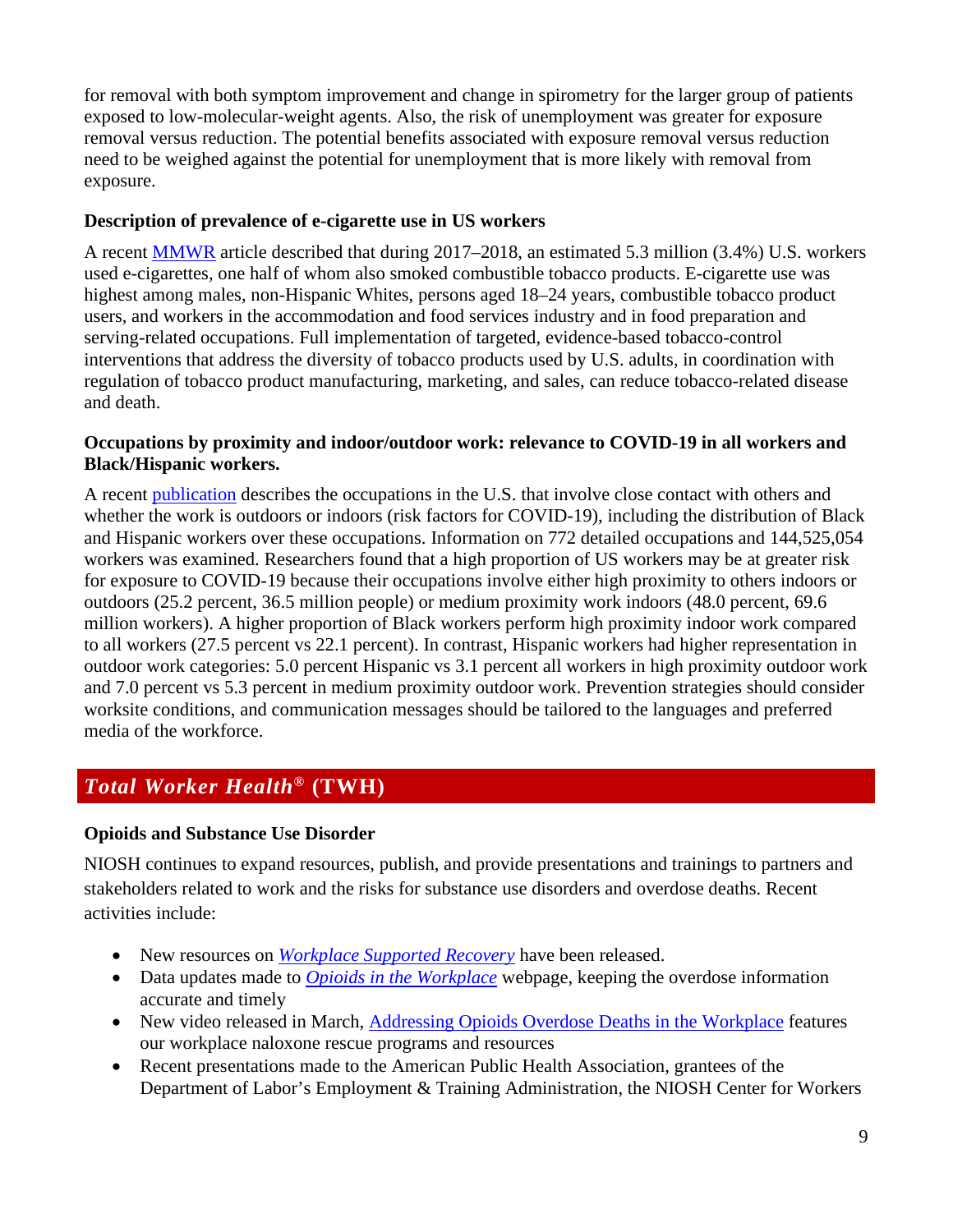Compensation webinar series, the National Institute of Environmental Health Science workforce training webinar, and a podcast production for EH&S.

• In January, NIOSH also provided a webinar on cannabis and workers compensation regulatory issues

#### **TWH Releases New Worker Well-being Questionnaire (the NIOSH WellBQ)**

The [NIOSH WellBQ](https://www.cdc.gov/niosh/docs/2021-110/default.html) is the first survey instrument developed to provide an integrated assessment of the wellbeing of workers across multiple spheres, including individuals' quality of working life, circumstances outside of work, and physical and mental health status. The questionnaire measures "worker" well-being as a holistic construct and will help researchers, employers, workers, practitioners, and policymakers better measure and understand baseline well-being and target interventions to improve it. The 68-item survey tool takes 12-15 minutes to complete and comprises the five domains of worker well-being identified as essential including work evaluation and experience, workplace policies and culture, the workplace physical environment and safety climate, health status; and a worker's interface with home, community, and society. The survey is publicly available and free for all to use. (NIOSH acknowledges the assistance of the RAND Corporation in the development of this instrument).

# **Western States Division (WSD)**

#### **Silica in the Oilfield Summit**

NIOSH is participated in The NORA Oil and Gas Extraction Council's 'Silica in the Oilfield Summit 2.0' on April 13-14, 2021. This free virtual event brought together representatives from NIOSH, OSHA, and upstream oil and gas industry partners to provide state-of-the-art knowledge on the control of workers' exposures to respirable crystalline silica (RCS) in the oilfield. Agenda topics included advances in engineering controls and evaluations of their effectiveness, an update from OSHA relevant to upcoming obligations for engineering controls for hydraulic fracturing operations, and companies' experiences in implementing the hierarchy of controls for RCS.

#### **NIOSH Wildfire Science Blog**

The NIOSH Science Blog [COVID-19 and Wildland Firefighters](https://blogs.cdc.gov/niosh-science-blog/2021/03/30/covid-wildlfires/) was published in March 2021. Wildfires do not stop during a pandemic. The 2020 fire season saw the first-ever single wildfire to burn over 1 million acres, with 44 days at the highest fire preparedness level (and 30 days higher than the 5 year average) when fire personnel and resources are extremely scarce. Circumstances surrounding wildfire incidents can put wildland firefighters at increased risk for the transmission of infectious diseases including COVID-19. Considerable evidence indicates an association between exposure to air pollution, including particulate matter from wildfire smoke, and increased risk for lower respiratory infections. Wildfire smoke exposure has been associated with lower respiratory infections such as acute bronchitis and pneumonia in many epidemiological studies of the public's exposure to smoke. Preliminary studies have found positive associations between SARS-CoV-2 infection and ambient air pollution levels (including particulate matter).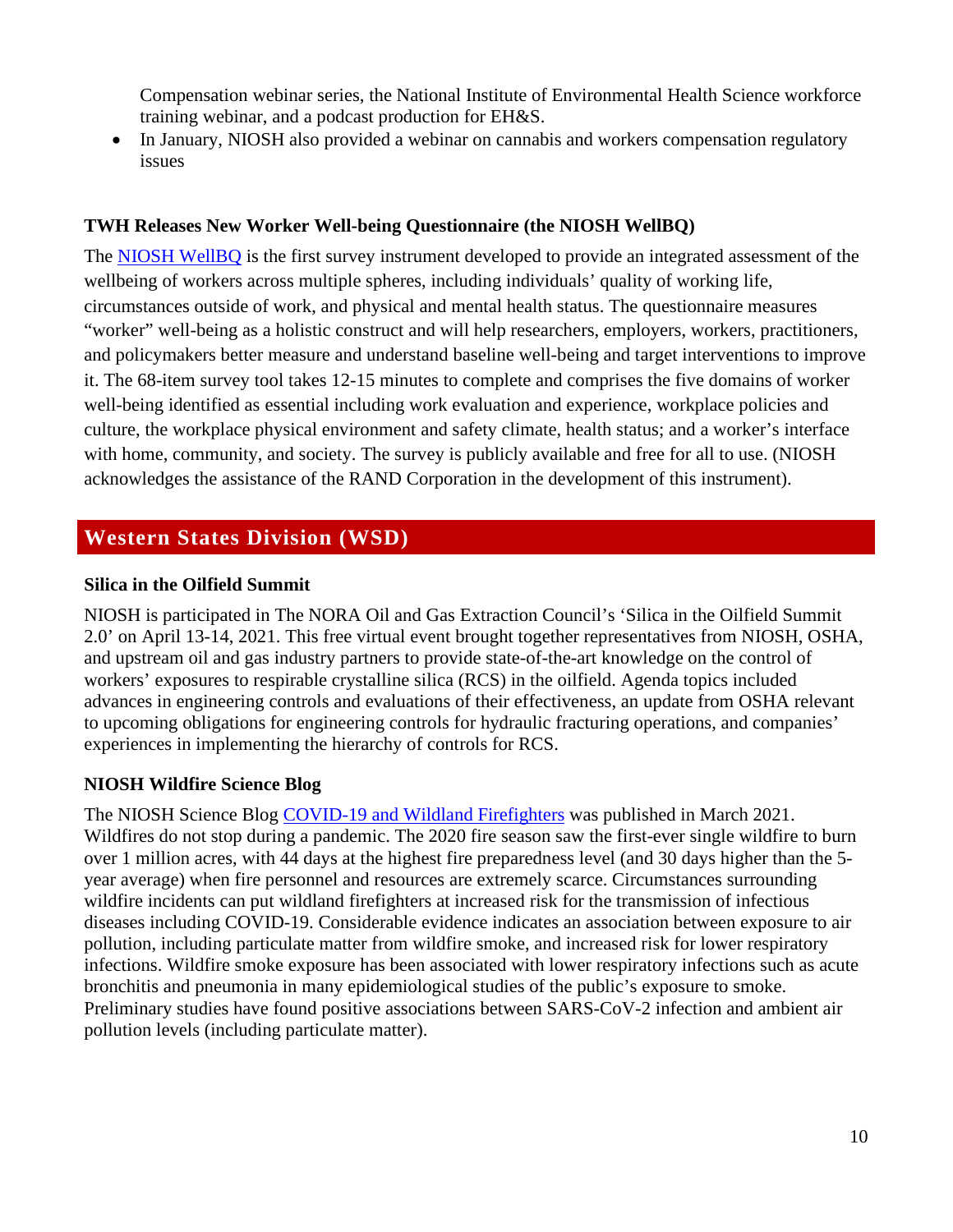# **Social Presence Statistics**

NIOSH continues to expand its presence on social networks*.* 

| <b>Social Media and Public</b><br><b>Outreach Accounts and</b><br><b>Services</b> | <b>March 2020</b>                        | <b>March 2021</b>                                              |
|-----------------------------------------------------------------------------------|------------------------------------------|----------------------------------------------------------------|
| Facebook                                                                          | 148,810 likes                            | 155,564 likes                                                  |
| Twitter                                                                           | @NIOSH account 305094                    | @NIOSH account 302566*                                         |
|                                                                                   |                                          | Twitter is continuously deleting<br>inactive accounts          |
| Instagram                                                                         | 4,597 followers                          | 13,613 followers                                               |
| YouTube                                                                           | 280 videos, 37,143 views                 | 252 videos, 1361632 views                                      |
| LinkedIn                                                                          | 956 members                              | 1,153 members                                                  |
| <b>Website Views</b>                                                              | 7,568,163 site views in March<br>2020    | 2,437,987 site views in March<br>2021                          |
| eNews Subscribers                                                                 | 60,688                                   | 43,504* CDC removes<br>duplicates or invalid emails<br>monthly |
| <b>TWH Subscribers</b>                                                            | 62,483                                   | 42,775* CDC removes<br>duplicates or invalid emails<br>monthly |
| Science Blog                                                                      | Total blog entries: 594                  | Total blog entries: 688                                        |
|                                                                                   | Total comments: 8,879                    | Total comments: 9,499                                          |
|                                                                                   | Blog site views (March 2020):<br>268,049 | Blog site views (March 2021):<br>80,935                        |

\* Twitter is actively deleting inactive accounts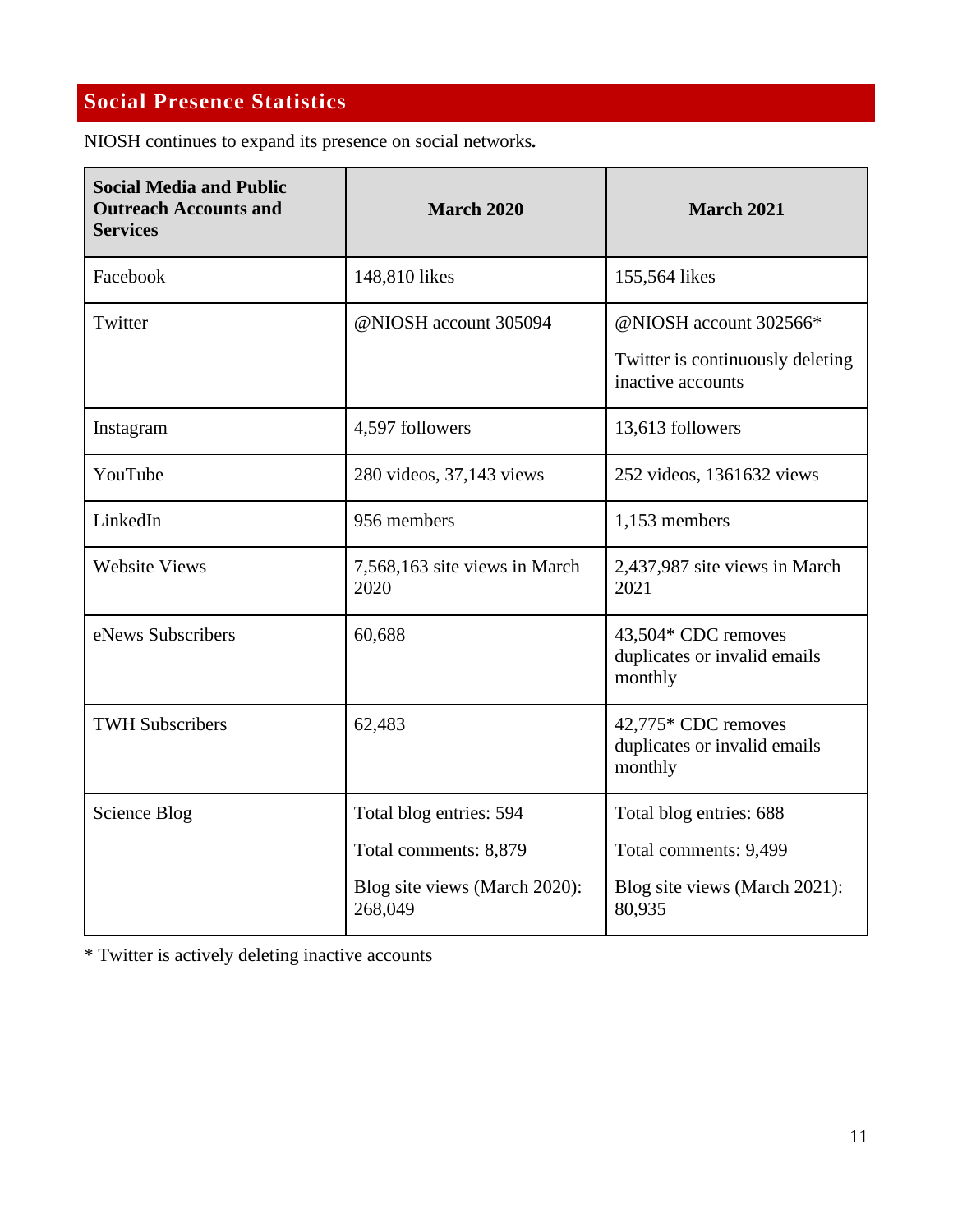# **NIOSH Publications**

#### **April 2021**

- Federal Register Notice: [Notice of Closed Meeting Name of Committee: Disease, Disability,](https://www.federalregister.gov/documents/2021/04/13/2021-07487/notice-of-closed-meeting)  [and Injury Prevention and Control Special Emphasis Panel \(SEP\)—PAR 18–812, NIOSH](https://www.federalregister.gov/documents/2021/04/13/2021-07487/notice-of-closed-meeting)
- NIOSH Update: [New Survey Instrument Available from NIOSH to Help Assess Worker Well-](https://www.cdc.gov/niosh/updates/upd-04-09-21.html)[Being](https://www.cdc.gov/niosh/updates/upd-04-09-21.html)
- [NIOSH Worker Well-Being Questionnaire \(WellBQ\)](https://www.cdc.gov/niosh/docs/2021-110/) DHHS (NIOSH) Publication 2021-110
- Federal Register Notice: [Notice of Closed Meeting Name of Committee: Disease, Disability,](https://www.federalregister.gov/documents/2021/04/07/2021-07162/notice-of-closed-meeting)  [and Injury Prevention and Control Special Emphasis Panel \(SEP\)–PAR 21–165, Underground](https://www.federalregister.gov/documents/2021/04/07/2021-07162/notice-of-closed-meeting)  [Mine Evacuation Technologies and Human Factors Research](https://www.federalregister.gov/documents/2021/04/07/2021-07162/notice-of-closed-meeting)
- NIOSH Update: [NIOSH Announces Release of ErgoMine 2.0 App Update](https://www.cdc.gov/niosh/updates/upd-04-06-21.html)
- Federal Register Notice: [Board of Scientific Counselors, National Institute for Occupational](https://www.federalregister.gov/documents/2021/04/05/2021-06927/board-of-scientific-counselors-national-institute-for-occupational-safety-and-health-bsc-niosh)  [Safety and Health \(BSC, NIOSH\)](https://www.federalregister.gov/documents/2021/04/05/2021-06927/board-of-scientific-counselors-national-institute-for-occupational-safety-and-health-bsc-niosh)
- [NIOSH eNews Volume 18, Number 12 \(April 2021\)](https://www.cdc.gov/niosh/enews/enewsv18n12.html)

### **March 2021**

- NIOSH Newsroom Feature: [Robotics and Workplace Safety](https://www.cdc.gov/niosh/newsroom/feature/robotics-workplace-safety.html)
- Federal Register Notice: [Notice of Closed Meeting: Name of Committee: Safety and](https://www.federalregister.gov/documents/2021/03/29/2021-06369/notice-of-closed-meeting)  [Occupational Health Study Section \(SOHSS\), National Institute for Occupational Safety and](https://www.federalregister.gov/documents/2021/03/29/2021-06369/notice-of-closed-meeting)  [Health \(NIOSH\)](https://www.federalregister.gov/documents/2021/03/29/2021-06369/notice-of-closed-meeting)
- Federal Register Notice: Notice of Closed Meeting: Name of Committee: Disease, Disability, [and Injury Prevention and Control Special Emphasis Panel \(SEP\)- RFA–OH–20–002,](https://www.federalregister.gov/documents/2021/03/29/2021-06371/notice-of-closed-meeting)  [Commercial Fishing Occupational Safety Research Cooperative Agreement; and RFA–OH–20–](https://www.federalregister.gov/documents/2021/03/29/2021-06371/notice-of-closed-meeting) [003, Commercial Fishing Occupational Safety Training Project Grants](https://www.federalregister.gov/documents/2021/03/29/2021-06371/notice-of-closed-meeting)
- Federal Register Notice: [Notice of Closed Meeting: Name of Committee: Disease, Disability,](https://www.federalregister.gov/documents/2021/03/29/2021-06370/notice-of-closed-meeting)  [and Injury Prevention and Control Special Emphasis Panel \(SEP\)—RFA OH–21–007,](https://www.federalregister.gov/documents/2021/03/29/2021-06370/notice-of-closed-meeting)  [Continuation and Expansion of the National Mesothelioma Virtual Bank for Translational](https://www.federalregister.gov/documents/2021/03/29/2021-06370/notice-of-closed-meeting)  [Research](https://www.federalregister.gov/documents/2021/03/29/2021-06370/notice-of-closed-meeting)
- [NIOSH Disaster Science Responder Research Program COVID-19 Research Agenda](https://www.cdc.gov/niosh/docs/2021-113/default.html) DHHS (NIOSH) Publication No. 2021-113
- New Topic Page: [Work and Fatigue](https://www.cdc.gov/niosh/topics/fatigue/default.html)
- [Addressing Opioid Overdose Deaths in the Workplace Video](https://youtu.be/WIsHYCA7Nlk)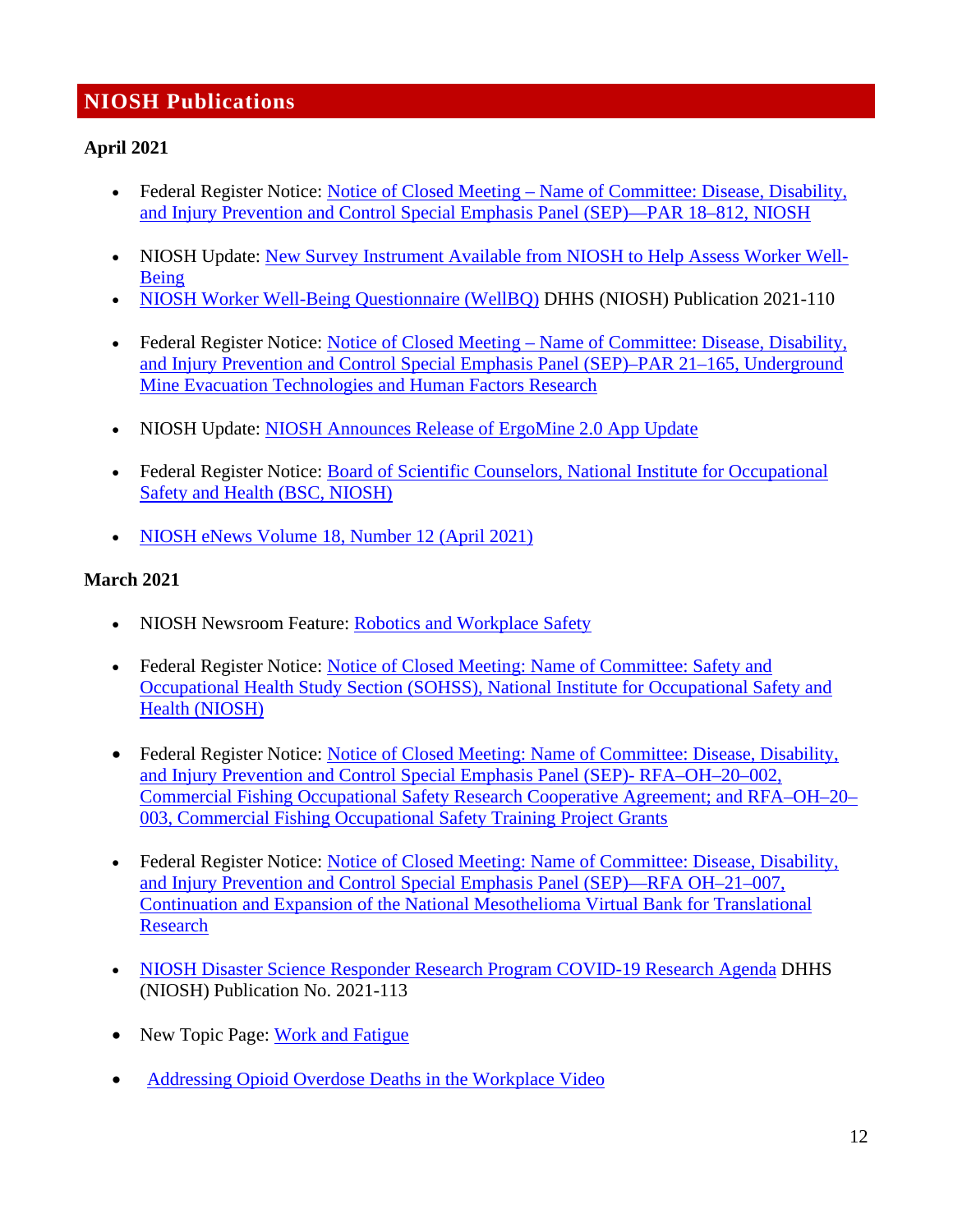- [Authoritative Recommendations](https://www.cdc.gov/niosh/programs/ppops/aur.html) Program Performance One-Pager (PPOP)
- Federal Register Notice: Agency Forms Undergoing Paperwork Reduction Act Review-Proposed [Project: Examining Safety and Health Among Aviation Industry Workers in Alaska: A Survey—](https://www.federalregister.gov/documents/2021/03/19/2021-05763/agency-forms-undergoing-paperwork-reduction-act-review) [New—National Institute for Occupational Safety and Health \(NIOSH\)](https://www.federalregister.gov/documents/2021/03/19/2021-05763/agency-forms-undergoing-paperwork-reduction-act-review)
- Federal Register Notice: [Proposed Data Collection Submitted for Public Comment and](https://www.federalregister.gov/documents/2021/03/19/2021-05764/proposed-data-collection-submitted-for-public-comment-and-recommendations)  [Recommendations – Proposed Project: Pre-shift Lighting Interventions to Improve Miner Safety](https://www.federalregister.gov/documents/2021/03/19/2021-05764/proposed-data-collection-submitted-for-public-comment-and-recommendations)  [and Well-being—New—National Institute for Occupational Safety and Health \(NIOSH\)](https://www.federalregister.gov/documents/2021/03/19/2021-05764/proposed-data-collection-submitted-for-public-comment-and-recommendations)
- [Commercial Fishing Occupational Safety Research and Training Program](https://www.cdc.gov/niosh/oep/commercial-fishing-research-training/default.html)
- [Musculoskeletal Health Program](https://www.cdc.gov/niosh/programs/ppops/msd.html) Program Performance One-Pager (PPOP)
- [Odor Fade in Natural Gas and Propane](https://www.cdc.gov/niosh/docs/2021-106/default.html) DHHS (NIOSH) Publication No. 2021-106
- NIOSH Update: New Study Highlights Differences in Access to Health Care Services Among [Essential Workers](https://www.cdc.gov/niosh/updates/upd-03-10-21.html)
- NIOSH eNews: [Volume 18, Number 11 \(March 2021\)](https://www.cdc.gov/niosh/enews/enewsv18n11.html)
- [Center for Direct Reading and Sensor Technologies](https://www.cdc.gov/niosh/programs/ppops/cdrst.html) Program Performance One-Pager (PPOP)

# **February 2021**

- Federal Register Notice: [Advisory Board on Radiation and Worker Health \(ABRWH\), National](https://www.federalregister.gov/documents/2021/02/26/2021-03960/advisory-board-on-radiation-and-worker-health-abrwh-national-institute-for-occupational-safety-and)  [Institute for Occupational Safety and Health \(NIOSH\)](https://www.federalregister.gov/documents/2021/02/26/2021-03960/advisory-board-on-radiation-and-worker-health-abrwh-national-institute-for-occupational-safety-and)
- NIOSH Update: NIOSH partners with the National Science Foundation for a second year to fund [workplace robotics research](https://www.cdc.gov/niosh/updates/upd-02-25-21.html)
- NIOSH Update: [Boeing Mesa Arizona Wins Annual Safe-in-Sound Award](https://www.cdc.gov/niosh/updates/upd-02-25-21-1.html)
- NIOSH Newsroom Feature: [Protecting Our Farmers](https://www.cdc.gov/niosh/newsroom/feature/protecting-our-farmers.html)
- Federal Register Notice: Agency Forms Undergoing Paperwork Reduction Act Review [Proposed Project: Factors Influencing the Transmission of Influenza \(OMB Control No. 0920–](https://www.federalregister.gov/documents/2021/02/23/2021-03556/agency-forms-undergoing-paperwork-reduction-act-review) [0888, Exp. 2/28/21\)—Extension](https://www.federalregister.gov/documents/2021/02/23/2021-03556/agency-forms-undergoing-paperwork-reduction-act-review)
- Federal Register Notice: [Disease, Disability, and Injury Prevention and Control Special](https://www.federalregister.gov/documents/2021/02/18/2021-03231/disease-disability-and-injury-prevention-and-control-special-emphasis-panel-sep-funding-opportunity)  [Emphasis Panel \(SEP\)—Funding Opportunity Announcement \(FOA\), RFA OH–21–003,](https://www.federalregister.gov/documents/2021/02/18/2021-03231/disease-disability-and-injury-prevention-and-control-special-emphasis-panel-sep-funding-opportunity)  [Extension of the World Trade Center Health Registry \(U50\); Amended Notice of Meeting](https://www.federalregister.gov/documents/2021/02/18/2021-03231/disease-disability-and-injury-prevention-and-control-special-emphasis-panel-sep-funding-opportunity)
- Federal Register Notice: Disease, Disability, and Injury Prevention and Control Special [Emphasis Panel \(SEP\)—Funding Opportunity Announcement \(FOA\), PAR 20–280, Cooperative](https://www.federalregister.gov/documents/2021/02/18/2021-03230/disease-disability-and-injury-prevention-and-control-special-emphasis-panel-sep-funding-opportunity)  [Research Agreements to the World Trade Center Health Program \(U01\); and RFA OH–21–004,](https://www.federalregister.gov/documents/2021/02/18/2021-03230/disease-disability-and-injury-prevention-and-control-special-emphasis-panel-sep-funding-opportunity)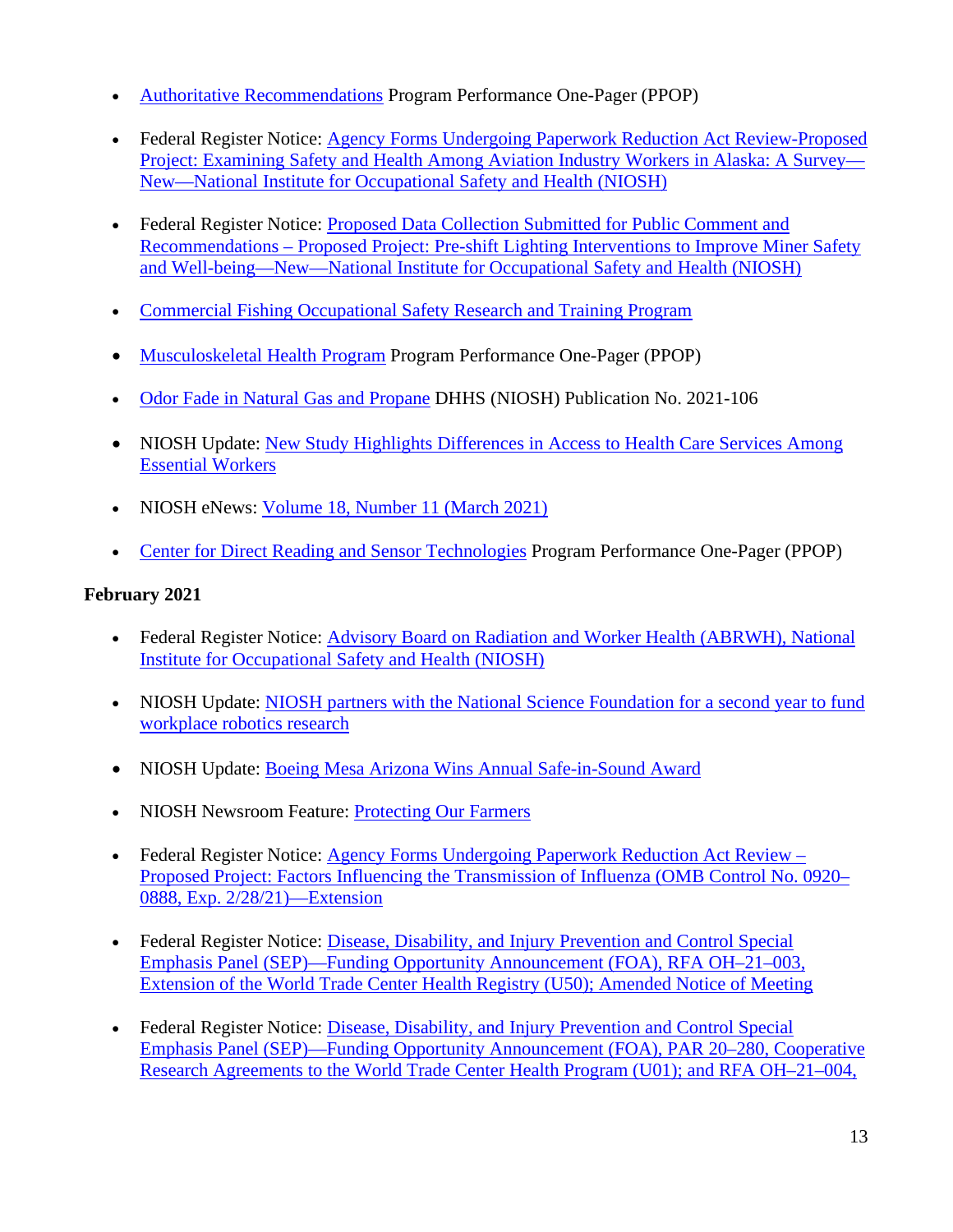[Exploratory/Developmental Grants Related to the World Trade Center Health Program \(R21\);](https://www.federalregister.gov/documents/2021/02/18/2021-03230/disease-disability-and-injury-prevention-and-control-special-emphasis-panel-sep-funding-opportunity)  [Amended Notice of Meeting](https://www.federalregister.gov/documents/2021/02/18/2021-03230/disease-disability-and-injury-prevention-and-control-special-emphasis-panel-sep-funding-opportunity)

- [NIOSH 50th Anniversary](https://www.cdc.gov/niosh/about/50thanniversary.html)
- NIOSH eNews: [Volume 18, Number 10 \(February 2021\)](https://www.cdc.gov/niosh/enews/enewsv18n10.html)
- Federal Register Notice: [Notice of Closed Meeting Name of Committee: Disease, Disability,](https://www.federalregister.gov/documents/2021/02/02/2021-02162/notice-of-closed-meeting)  [and Injury Prevention and Control Special Emphasis Panel \(SEP\)—PAR 20–297, NIOSH](https://www.federalregister.gov/documents/2021/02/02/2021-02162/notice-of-closed-meeting)  [Centers of Excellence for Total Worker Health \(TWH\)](https://www.federalregister.gov/documents/2021/02/02/2021-02162/notice-of-closed-meeting)
- NIOSH Newsroom Feature: [Needlestick Injuries are Preventable](https://www.cdc.gov/niosh/newsroom/feature/needlestick_disposal.html)

# **January 2021**

- Federal Register Notice: [Advisory Board on Radiation and Worker Health \(ABRWH\), National](https://www.federalregister.gov/documents/2021/01/28/2021-01889/advisory-board-on-radiation-and-worker-health-abrwh-national-institute-for-occupational-safety-and)  [Institute for Occupational Safety and Health \(NIOSH\); Correction](https://www.federalregister.gov/documents/2021/01/28/2021-01889/advisory-board-on-radiation-and-worker-health-abrwh-national-institute-for-occupational-safety-and)
- Federal Register Notice: Advisory Board on Radiation and Worker Health (ABRWH), [Subcommittee on Dose Reconstruction Review \(SDRR\), National Institute for Occupational](https://www.federalregister.gov/documents/2021/01/28/2021-01888/advisory-board-on-radiation-and-worker-health-abrwh-subcommittee-on-dose-reconstruction-review-sdrr)  [Safety and Health \(NIOSH\); Correction](https://www.federalregister.gov/documents/2021/01/28/2021-01888/advisory-board-on-radiation-and-worker-health-abrwh-subcommittee-on-dose-reconstruction-review-sdrr)
- Federal Register Notice: [Agency Forms Undergoing Paperwork Reduction Act Review](https://www.federalregister.gov/documents/2021/01/28/2021-01692/agency-forms-undergoing-paperwork-reduction-act-review)  [Proposed Project: Improving Safety of Human-Robot Interaction](https://www.federalregister.gov/documents/2021/01/28/2021-01692/agency-forms-undergoing-paperwork-reduction-act-review)
- Federal Register Notice: Proposed Data Collection Submitted for Public Comment and [Recommendations – Proposed Project: A Longitudinal Examination of Mental and Physical](https://www.federalregister.gov/documents/2021/01/26/2021-01621/proposed-data-collection-submitted-for-public-comment-and-recommendations)  [Health among Police Associated with COVID–19](https://www.federalregister.gov/documents/2021/01/26/2021-01621/proposed-data-collection-submitted-for-public-comment-and-recommendations)
- Federal Register Notice: [Agency Forms Undergoing Paperwork Reduction Act Review](https://www.federalregister.gov/documents/2021/01/14/2021-00690/agency-forms-undergoing-paperwork-reduction-act-review)  [Proposed Project: Online training for law enforcement to reduce risks associated with shift work](https://www.federalregister.gov/documents/2021/01/14/2021-00690/agency-forms-undergoing-paperwork-reduction-act-review)  [and long work hours—Reinstatement without Change](https://www.federalregister.gov/documents/2021/01/14/2021-00690/agency-forms-undergoing-paperwork-reduction-act-review)
- NIOSH Newsroom Feature: [Firefighter Cancer Awareness](https://www.cdc.gov/niosh/newsroom/feature/firefighter-cancer-awareness.html)
- Federal Register Notice: Notice of Closed Meeting Name of Committee: Disease, Disability, [and Injury Prevention and Control Special Emphasis Panel \(SEP\)—Funding Opportunity](https://www.federalregister.gov/documents/2021/01/11/2021-00283/notice-of-closed-meeting)  [Announcement \(FOA\), PAR 20–280, Cooperative Research Agreements to the World Trade](https://www.federalregister.gov/documents/2021/01/11/2021-00283/notice-of-closed-meeting)  [Center Health Program \(U01\); and RFA OH–21–004, Exploratory/Developmental Grants](https://www.federalregister.gov/documents/2021/01/11/2021-00283/notice-of-closed-meeting)  [Related to the World Trade Center Health Program \(R21\)](https://www.federalregister.gov/documents/2021/01/11/2021-00283/notice-of-closed-meeting)
- Federal Register Notice: Notice of Closed Meeting Name of Committee: Disease, Disability, [and Injury Prevention and Control Special Emphasis Panel \(SEP\)—Funding Opportunity](https://www.federalregister.gov/documents/2021/01/11/2021-00285/notice-of-closed-meeting)  [Announcement \(FOA\), RFA OH–21–003, Extension of the World Trade Center Health Registry](https://www.federalregister.gov/documents/2021/01/11/2021-00285/notice-of-closed-meeting)  [\(U50\)](https://www.federalregister.gov/documents/2021/01/11/2021-00285/notice-of-closed-meeting)